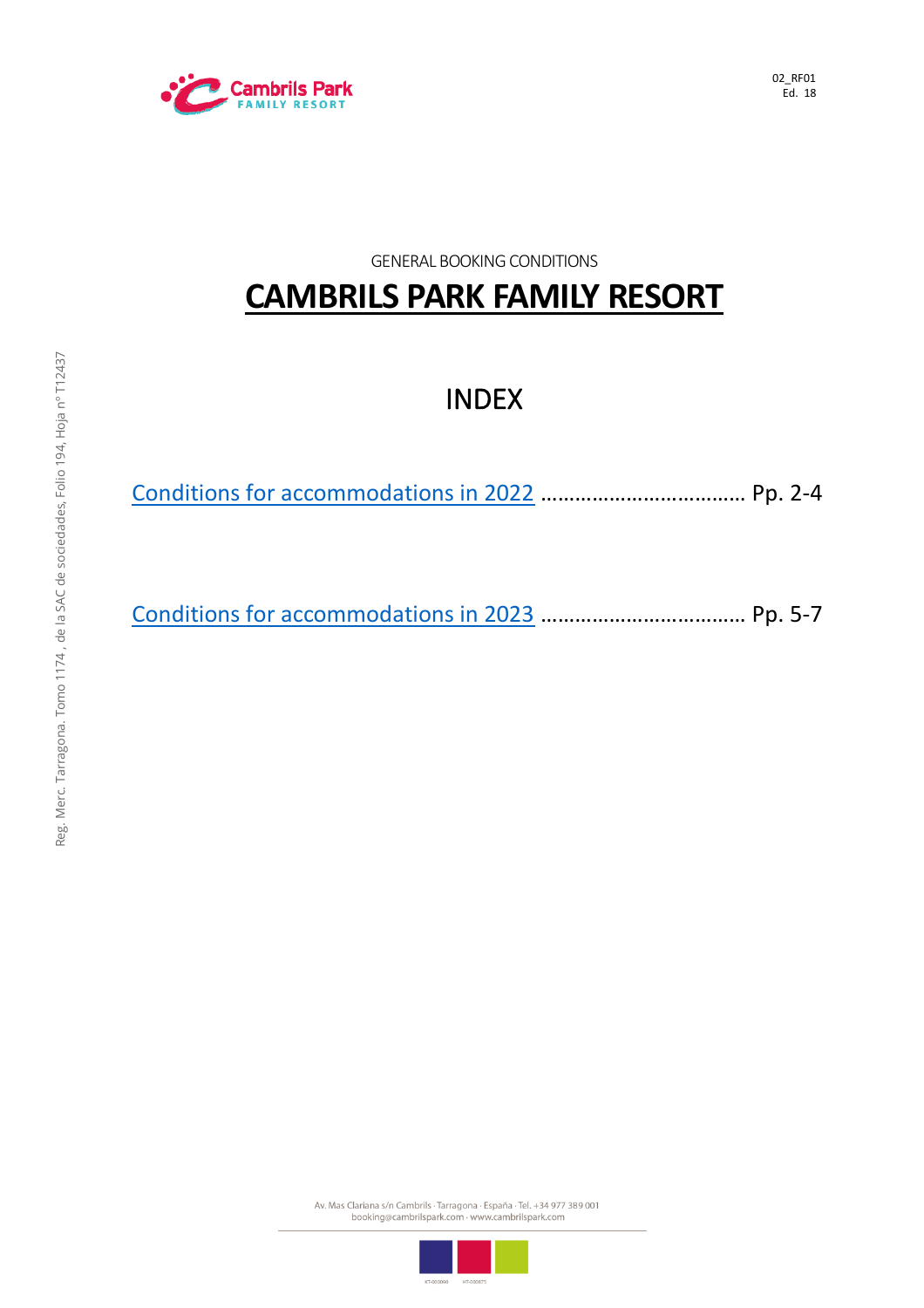

### <span id="page-1-0"></span>**CAMBRILS PARK FAMILY RESORT GENERAL TERMS AND CONDITIONS FOR 2022 ACCOMMODATION CONTRACTS**

### BUNGALOWS / VILLAS / APARTMENTS

- Accommodations will be ready to access from 4. pm on the day of your scheduled arrival.
- Check-out must be completed before 11 am on the scheduled day. The accommodation must be left in good conditions: rubbish removed, without any waste or damage and the furniture must be located in its original position.
- Domestic animals are not allowed.

### GUARANTEE FOR THE RESORT MADE BY GUESTS

• Cambrils Park Family Resort reserves the right to request, upon arrival, a 100€ card payment as a security deposit to cover for any damages that may occur. The corresponding refund (if applicable) will be issued within 2 and 7 natural days after the check-out date.

### PRICES AND PAYMENT METHODS

- Prices may vary until the confirmation of your reservation is completed. Any changes on the price will be duly informed. No modification will be applied to prices once the reservation is confirmed, provided that the initial conditions are maintained.
- Reservations must be paid in Euros by credit card (Visa, Mastercard or Eurocard). As an exception you can pay in cash or with a Maestro card at Reception.
- The final price of the accommodation is subject to the initial contracted services. Any modification (dates, number of guests, extras) may entitle a modification in the final price.
- Down payments for the reservations will be:
	- For reservations made more than 7 days before the arrival date 25% of the total amount.
	- For reservations made 7 days or less before the arrival date 100% of the total amount
- The remaining amount and the tourist tax will be paid upon arrival at the Reception or prior to arrival using the online *check-in* system.

#### CONDITIONS TO MODIFY / CANCEL A RESERVATION

- Reservations can only be managed by the holder of the reservation. Modifications or changes regarding a reservation must be requested in writing using the form available at <https://familyresort.cambrilspark.com/en/my-booking/> The request will be assessed by the Booking Centre, that will duly communicate its resolution. Acceptance of all the requests is not guaranteed.
- For modifications in the dates, the price that will be given will be the current one at the time of the modification.
- Any modification will entail the recalculation of the down payment.
- Should the modification entitle a reduction of the price of the accommodation initially booked 50€ for modification expenses will be charged.
- Modifications received 15 days or less in advance will not be accepted.
- Cancellations received more than 30 days before the arrival date will entitle a full refund of the down payment minus 50€ for cancellation expenses.
- Cancellations received 30 days or less prior to the arrival date will not entitle any refund of the down payment.
- If you fail to arrive on the scheduled date of arrival, the reservation will be kept until the balance of the down payment covers for the reservation and for a maximum of 48 hours. After this deadline, the reservation will be cancelled and the accommodation will be sold again.
- Late arrivals and/or early departures are not entitled to a discount or refund.
- T**he date of receipt of the completed form** will determine the calculation of the amount to be refunded.

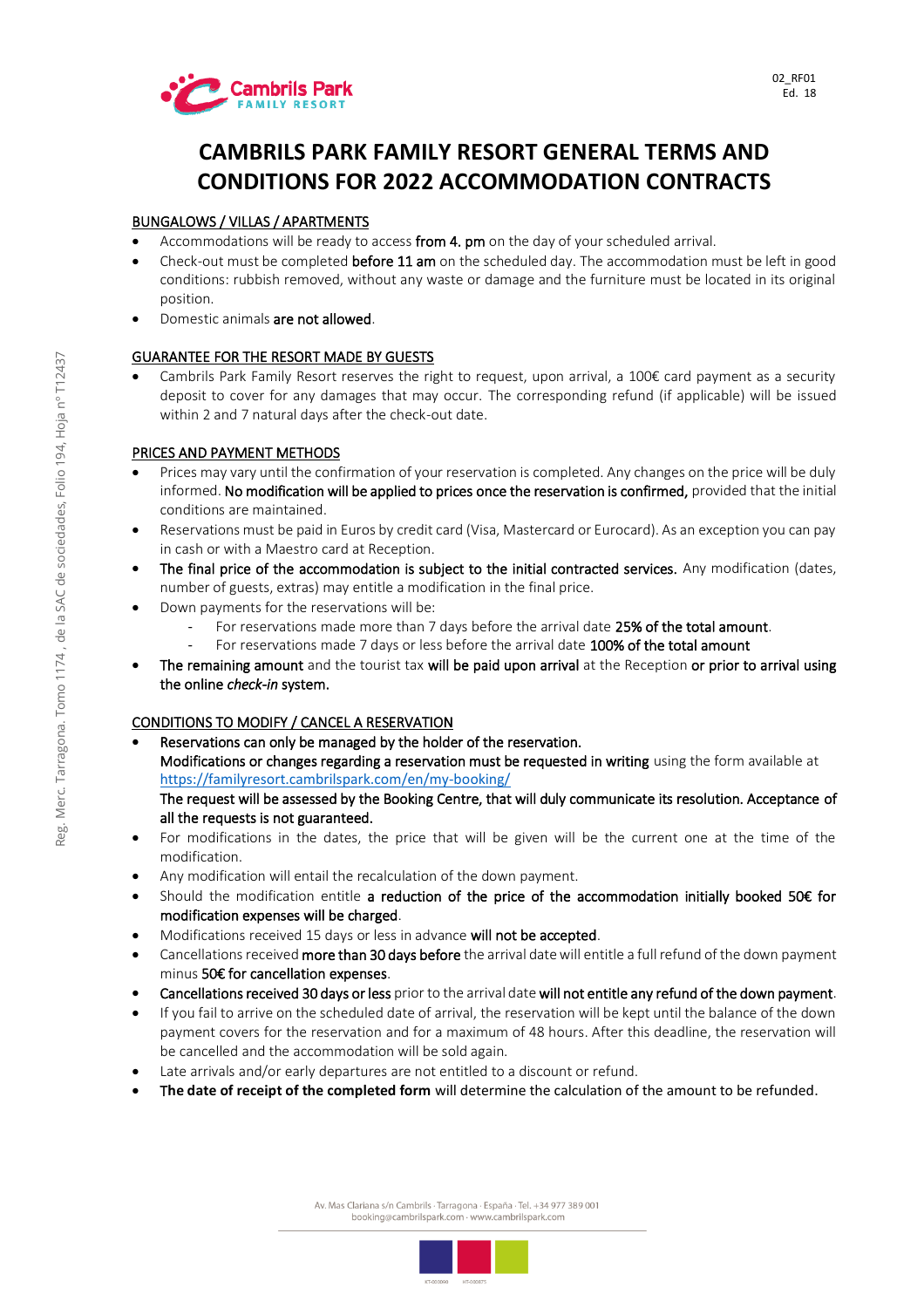

### OTHERS

- Opening date is 29<sup>th</sup> of april 2022 and closing date is 25<sup>th</sup> of September 2022.
- The reservation will be considered confirmed once the payment of the confirmation amount is done.
- For every procedure (new reservation, modification, etc.) a new document will be generated that will replace a previous document (if there was any). It is the guest's responsibility to verify the information and, if there is a mistake, to immediately inform the Booking Center.
- The appointment of a specific accommodation number does not entitle any kind of responsibility on Cambrils Park Family Resort. Management of Cambrils Park Family Resort reserves the right to modify the assigned accommodation.
- In the case of booking without choosing a specific accommodation number, you will be informed at the time of check-in.
- Management reserves the right to modify opening times and schedules during the season and to close facilities without prior notice.
- The information provided on Cambrils Park Family Resorts' corporate website is for illustrative purposes, it does not have any contractual or binding value. If a customer had made the decision to make a reservation based on imprecise information published on the website, Cambrils Park Family Resort will notify the customer and he will have the right to cancel the reservation without incurring any costs.
- It is mandatory to always wear the identification wristband inside the facilities to guarantee access control.

In compliance with the conditions established in articles 25 and 26 of the Decree 159/2012, of 20th of November, the person who has made the reservation expressly states that has read and been previously informed of the reservation and cancelation terms and conditions, which are part of the agreement reached and are accepted and confirmed thereof.

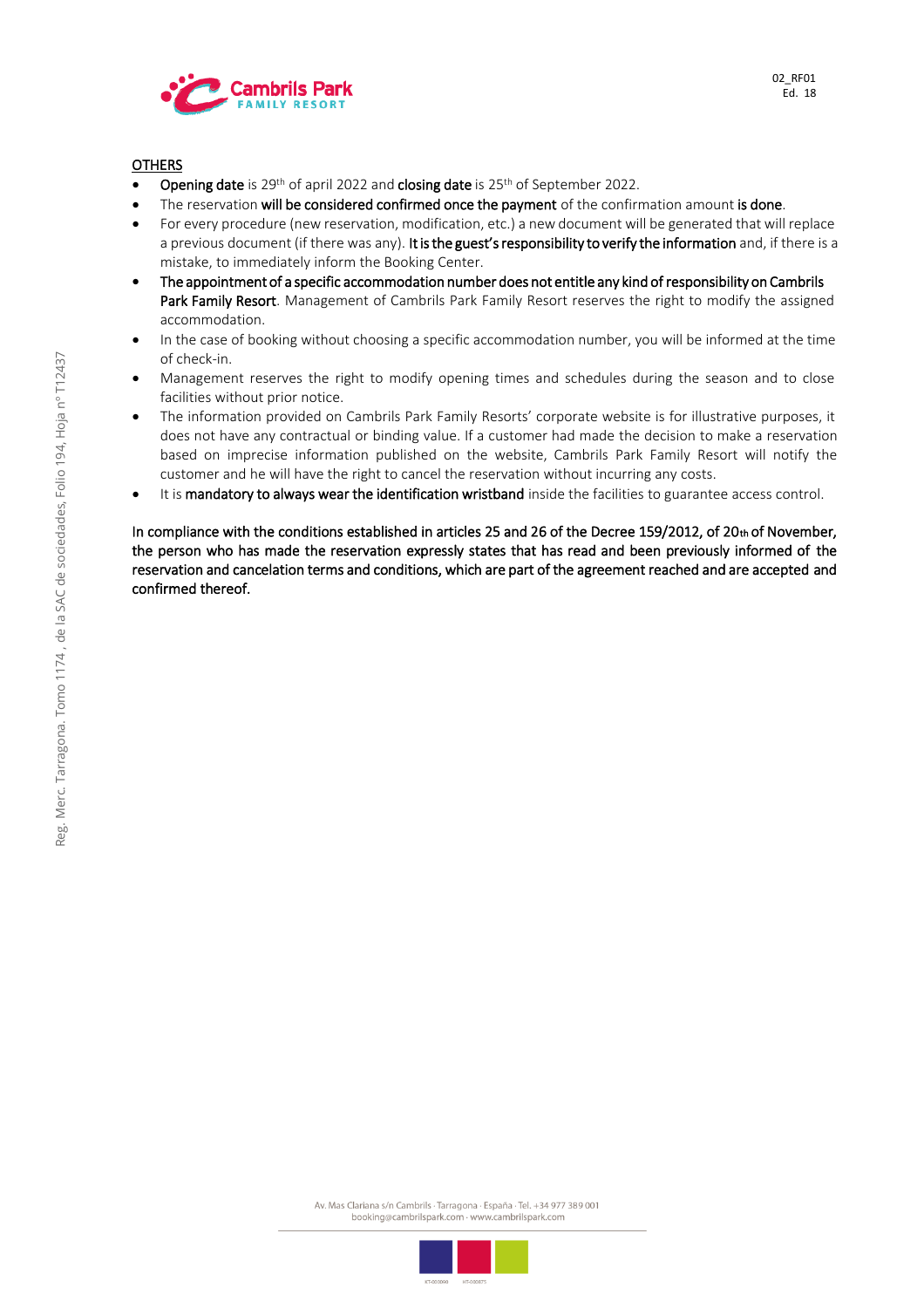

### <span id="page-3-0"></span>**CAMBRILS PARK FAMILY RESORT GENERAL TERMS AND CONDITIONS FOR 2023 ACCOMMODATION CONTRACTS**

### BUNGALOWS / VILLAS / APARTMENTS

- Accommodations will be ready to access from 4. pm on the day of your scheduled arrival.
- Check-out must be completed **before 11 am** on the scheduled day. The accommodation must be left in good conditions: rubbish removed, without any waste or damage and the furniture must be located in its original position.
- Domestic animals are not allowed.

### GUARANTEE FOR THE RESORT MADE BY GUESTS

• Cambrils Park Family Resort reserves the right to request, upon arrival, a 100€ card payment as a security deposit to cover for any damages that may occur. The corresponding refund (if applicable) will be issued within 2 and 7 natural days after the check-out date.

### PRICES AND PAYMENT METHODS

- Prices may vary until the confirmation of your reservation is completed. Any changes on the price will be duly informed. No modification will be applied to prices once the reservation is confirmed, provided that the initial conditions are maintained.
- Reservations must be paid in Euros by credit card (Visa, Mastercard or Eurocard). As an exception you can pay in cash or with a Maestro card at Reception.
- The final price of the accommodation is subject to the initial contracted services. Any modification (dates, number of guests, extras) may entitle a modification in the final price.
- Down payments for the reservations will be:
	- For reservations made more than 7 days before the arrival date 25% of the total amount.
	- For reservations made 7 days or less before the arrival date 100% of the total amount
- The remaining amount and the tourist tax will be paid upon arrival at the Reception or prior to arrival using the online *check-in* system.

### CONDITIONS TO MODIFY / CANCEL A RESERVATION

Reservations can only be managed by the holder of the reservation. Modifications or changes regarding a reservation must be requested in writing using the form available at <https://familyresort.cambrilspark.com/en/my-booking/>

### The request will be assessed by the Booking Centre, that will duly communicate its resolution. Acceptance of all the requests is not guaranteed.

- For modifications in the dates, the price that will be given will be the current one at the time of the modification.
- Any modification will entail the recalculation of the down payment.
- Should the modification entitle a reduction of the price of the accommodation initially booked, 50€ for modification expenses will be charged.
- Modifications received 15 days or less in advance will not be accepted.
- Cancellations received more than 30 days before the arrival date will entitle a full refund of the down payment minus 50€ for cancellation expenses.
- Cancellations received 30 days or less prior to the arrival date will not entitle any refund of the down payment.
- If you fail to arrive on the scheduled date of arrival, the reservation will be kept until the balance of the down payment covers for the reservation and for a maximum of 48 hours. After this deadline, the reservation will be cancelled and the accommodation will be sold again.
- Late arrivals and/or early departures are not entitled to a discount or refund.
- T**he date of receipt of the completed form** will determine the calculation of the amount to be refunded.